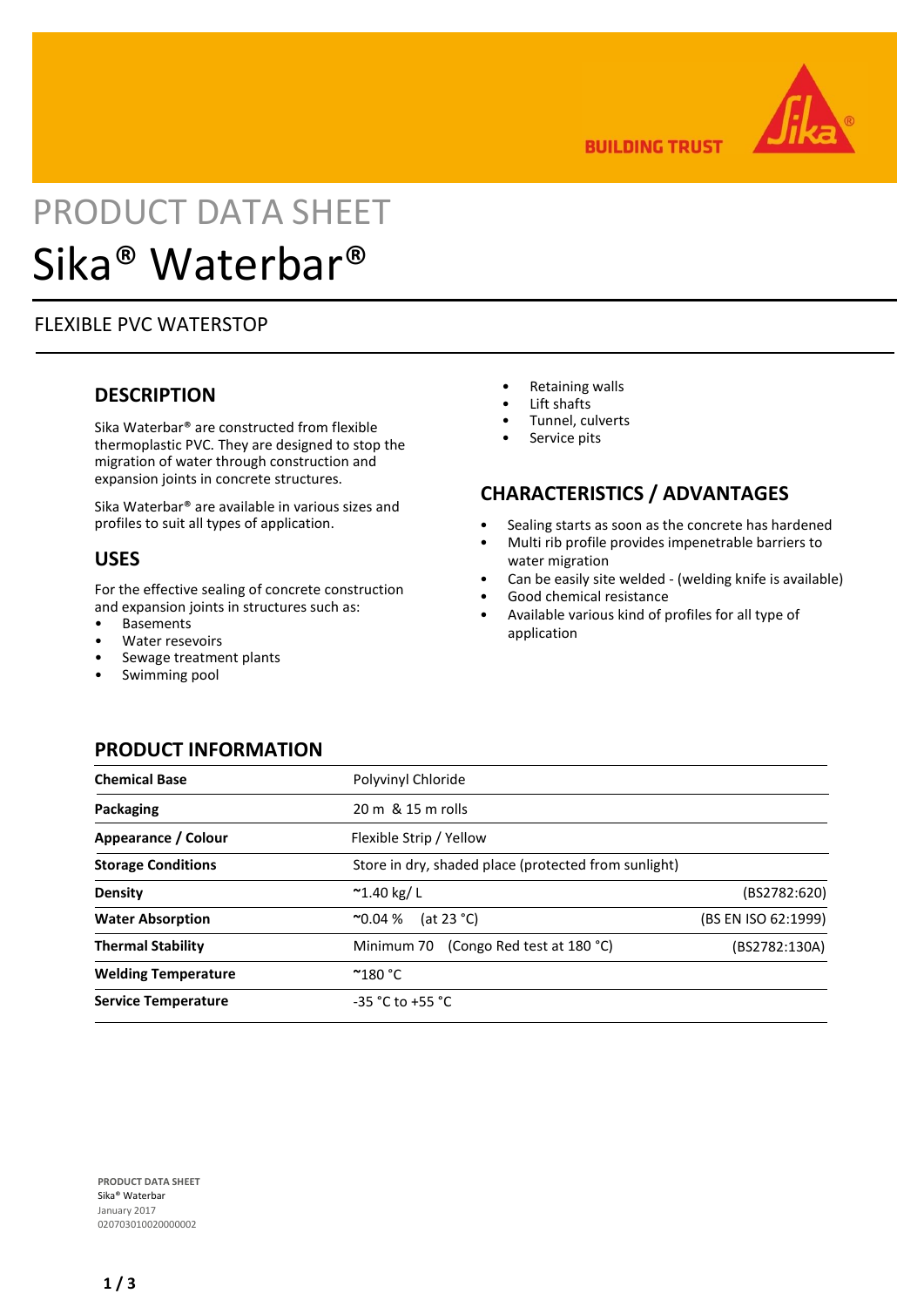## **TECHNICAL INFORMATION**

| <b>Shore of Hardness</b>          | >70                                                                                                        | (ISO 868-2003(E), BS2782:365B) |  |
|-----------------------------------|------------------------------------------------------------------------------------------------------------|--------------------------------|--|
| <b>Tensile Strength</b>           | ≥ 12 N/mm2 ± 5 %                                                                                           | (BS2782:320A, ASTM D412-98)    |  |
| <b>Elongation At Break</b>        | $\geq$ 300 % $\pm$ 5 %                                                                                     | (BS2782:320A, ASTM D412-98)    |  |
| <b>Maximum Resulting Movement</b> | $20 \text{ mm}$                                                                                            |                                |  |
| <b>Chemical Resistance</b>        | Permanent: Seawater, sewage<br>Temporary: Diluted inorganic alkalis, mineral acids, mineral oils and fuels |                                |  |
| <b>Water Absorption</b>           | 0.04 % (at 23 $^{\circ}$ C)                                                                                | (BS EN ISO 62:1999)            |  |
| <b>Thermal Stability</b>          | Minimum 70 (Congo Red test at 180°C)                                                                       | (BS2782:130A)                  |  |
| <b>Welding Temperature</b>        | Approx. 180 <sup>°</sup> C                                                                                 |                                |  |
| Service temperature               | $-35 °C$ to $+55 °C$                                                                                       |                                |  |

**Profile**

|                                                                               | Uses  | Type         | Width mm    | Roll   | Nominal          |  |
|-------------------------------------------------------------------------------|-------|--------------|-------------|--------|------------------|--|
|                                                                               |       |              | $(\pm 5mm)$ | Length | <b>Thickness</b> |  |
| Centrally Placed Waterbars: Installation in the center of concrete structures |       |              |             |        |                  |  |
| Constructio<br>$\equiv$                                                       |       | $V-15$       | 150         | 20     | $3.0 - 5.0$      |  |
|                                                                               |       | $V-20$       | 200         | 20     | $3.0 - 5.0$      |  |
|                                                                               |       | $V-25$       | 250         | 20     | $3.0 - 5.0$      |  |
|                                                                               |       | $V-32$       | 320         | 15     | $3.0 - 8.0$      |  |
| Expansion<br>Joints                                                           |       | $O-15$       | 150         | 20     | $3.0 - 4.5$      |  |
|                                                                               |       | $O-20$       | 200         | 20     | $3.0 - 4.5$      |  |
|                                                                               |       | $O-25$       | 250         | 20     | $3.0 - 4.5$      |  |
|                                                                               |       | $O-32$       | 320         | 15     | $3.0 - 8.0$      |  |
| Surface Waterbars: Installation on the surface of concrete structures         |       |              |             |        |                  |  |
| Construction<br>Joints                                                        |       | AR-25        | 250         | 20     | 4.0              |  |
| Expansion<br>Joints                                                           | VII I | <b>DR-20</b> | 200         | 20     | 3.0              |  |
|                                                                               |       | <b>DR-25</b> | 250         | 20     | 4.0              |  |

Important: The indicated maximum waterhead for each waterbar type is related to the system behavious concrete-PVC normal design and based on practical experience

## **SYSTEM INFORMATION**

## **Application Detail TYPICAL DETAILING OF SIKA-WATERBARS**

**Split Formwork with Sika-Waterbars "O" Profile**

#### *Fixing to formwork*

The "O" Sika® -Waterbars may also be used in conjunction with split formwork. However care should be taken to ensure that the "O" ring is not squashed flat between the two forms. This method of installation increases the capacity of the Sika® -Waterbars to accommodate expansion.

Figure 1



**BUILDING TRUST** 



**PRODUCT DATA SHEET** Sika® Waterbar January 2017 020703010020000002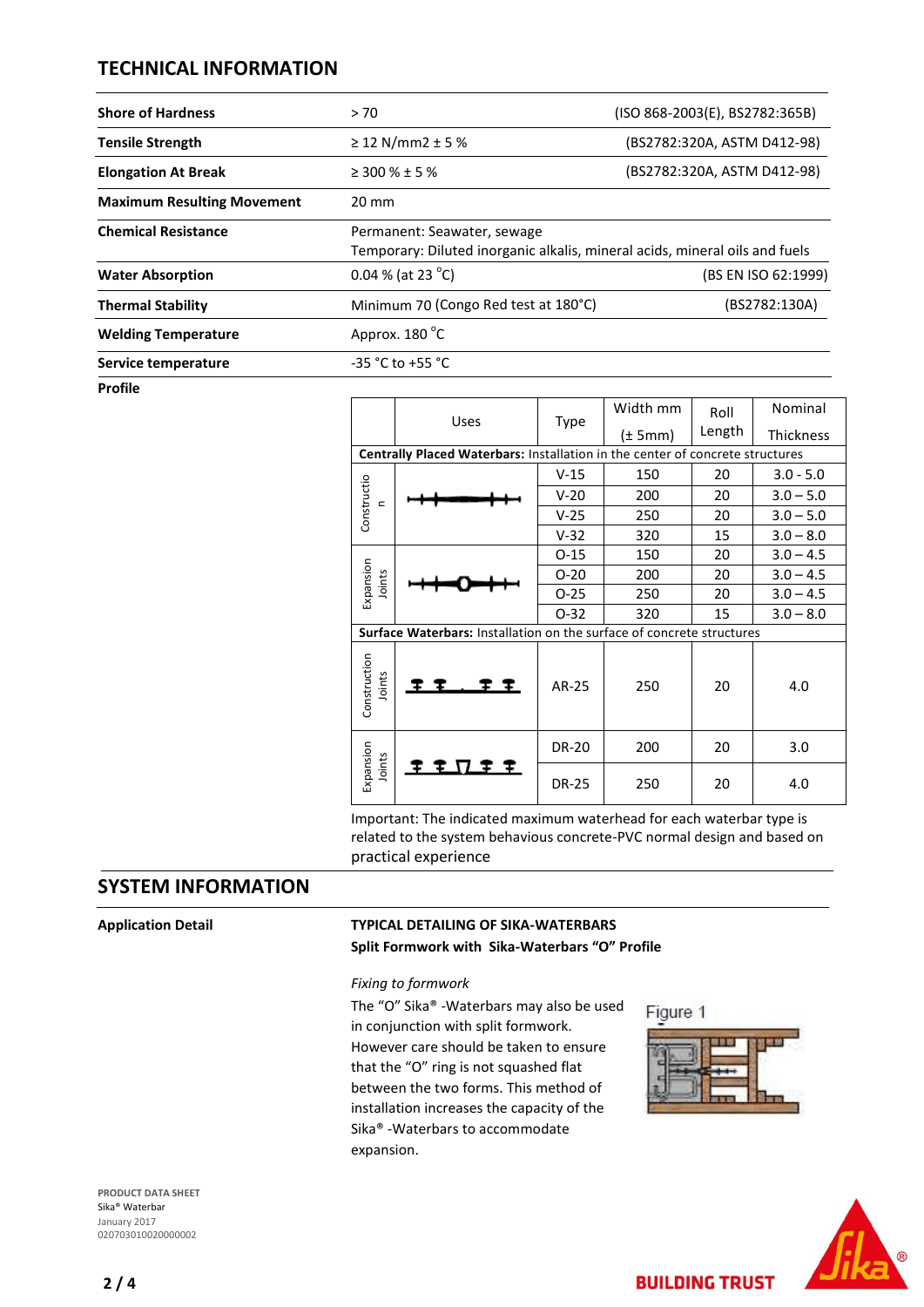#### **Split Formwork with Sika-Waterbars "V" Profile**

*Fixing to formwork* The "V" profile Sika-waterbar is fitted into the split formwork or shuttering for casting centrally into the stopends. It is used for constructionjoints and movement joints where nominal movement is anticipated, such as basement or retaining walls

#### **Surface Waterbars Using "AR" Profiles**

Surface Sika® -Waterbars are for installing into the face of the concrete structures. They are used for construction joints with slight to medium water pressure and are fixed on the water side of the concrete wall or floor by attaching it temporarily to the formwork during concrete placement.



Figure 2



Figure 3

The protruding ribs become cast into the concrete to provide an excellent watertight seal while at the same time securely anchoring the Sika® -Waterbars to the structure.

## **APPLICATION INSTRUCTIONS**

#### **FIXING TO REINFORCEMENT**

Pre-punched eyelets are located in the outer flanges of the profiles.

These simplify the fixing of waterbars to the steel reinforcement with tie wires to ensure the waterbars are not displaced during concreting.

#### **PLACING CONCRETE FIRST STAGE**

The Sika Waterbar® performs its function only if both sides are well embedded in the concrete. Avoid formation of honey combs by vibrating carefully. The consistency of the concrete itself should be neither too plastic nor too stiff, and the aggregate must be well graded.

Placing of fresh concrete near the Sika Waterbar requires care, as otherwise it will be forced from its position by the pressure of the fresh concrete, i.e. the ends will fold up. To prevent this, the same concrete pres- sure must be present on both sides of the Waterbar.

#### **PLACING CONCRETE SECOND STAGE**

Removal of formwork in the neighborhood of Sika Waterbar® must be done with care.

The end of the Sika Waterbar should be thoroughly checked for honey combing on the stop-end and repaired if necessary. It must also be cleaned of all hardened concrete remnants adhering from the first concrete stage. Further procedure is similar to the first stage.

**PRODUCT DATA SHEET** Sika® Waterbar January 2017 020703010020000002

#### **WELDING**

On site welding can be undertaken using a Sika Electric Welding Knife.

Both ends of the joint are heated simultaneously on the faces of the welding knife until an even, molten bead of PVC appears. The welding knife is withdrawn and the Sika Waterbars are immediately pushed to- gether. The joint should be held rigid until the plastic cools down and solidifies.

Check for any gaps or imperfect joints. Redo the welding if necessary. Failures can be caused by irregularities of cut edges, insufficient heat, dust etc.

### **LIMITATIONS**

Level differences, bends, junctions, etc. should be carefully considered before placing.

### **BASIS OF PRODUCT DATA**

All technical data stated in this Product Data Sheet are based on laboratory tests. Actual measured data may vary due to circumstances beyond our control.

**BUILDING TRUST** 



**3 / 4**